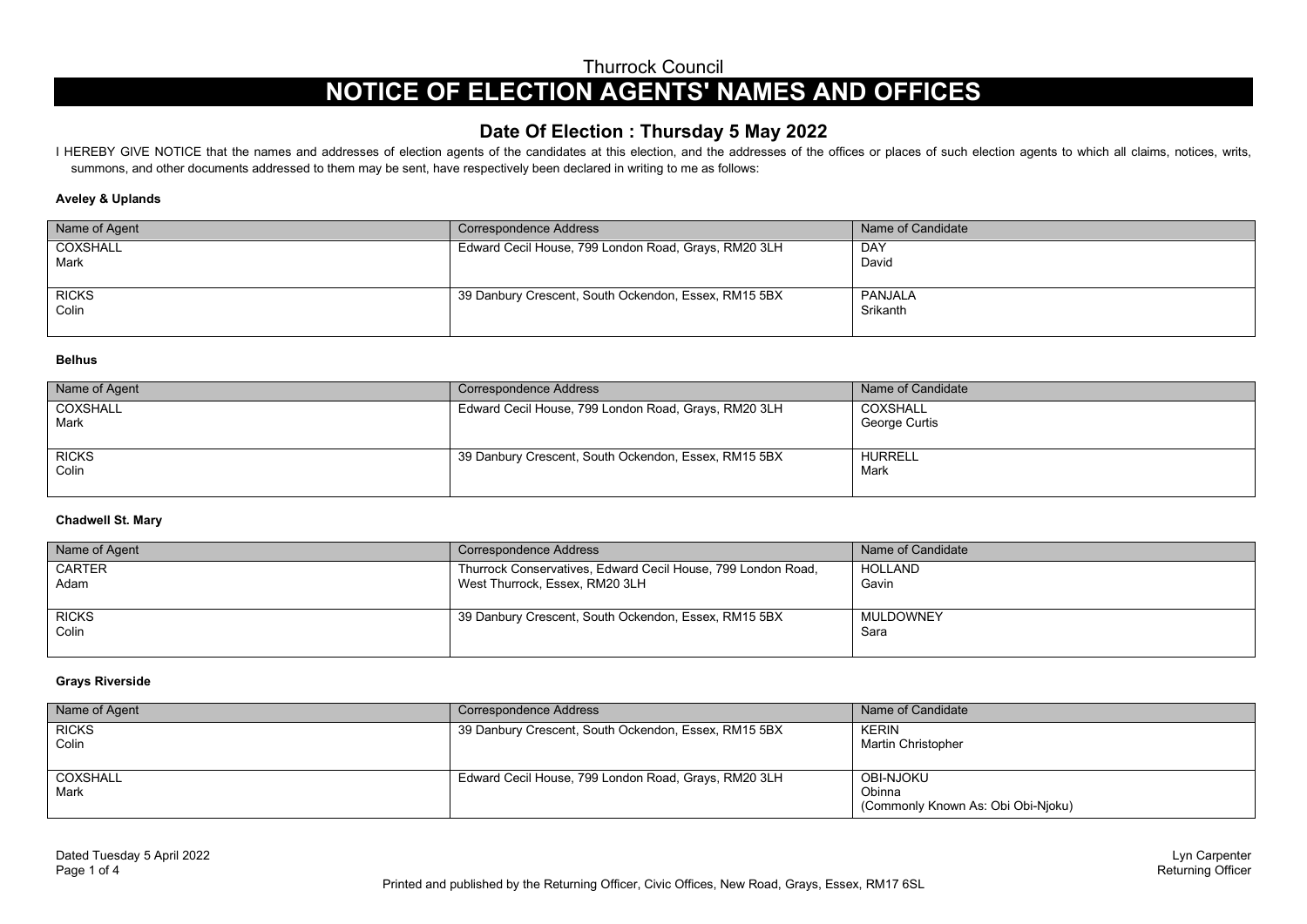# **Grays Thurrock**

| Name of Agent | Correspondence Address                               | Name of Candidate |
|---------------|------------------------------------------------------|-------------------|
| COXSHALL      | Edward Cecil House, 799 London Road, Grays, RM20 3LH | SWASH             |
| <b>Mark</b>   |                                                      | Joanne            |
|               |                                                      |                   |
| <b>RICKS</b>  | 39 Danbury Crescent, South Ockendon, Essex, RM15 5BX | WORRALL           |
| Colin         |                                                      | Lynn              |
|               |                                                      |                   |

#### **Little Thurrock Blackshots**

| Name of Agent         | Correspondence Address                               | Name of Candidate                                   |
|-----------------------|------------------------------------------------------|-----------------------------------------------------|
| <b>RICKS</b><br>Colin | 39 Danbury Crescent, South Ockendon, Essex, RM15 5BX | HOLLOWAY<br>Clifford John                           |
| COXSHALL<br>Mark      | Edward Cecil House, 799 London Road, Grays, RM20 3LH | MANEY<br>Benjamin<br>(Commonly Known As: Ben Maney) |

# **Little Thurrock Rectory**

| Name of Agent         | Correspondence Address                               | Name of Candidate           |
|-----------------------|------------------------------------------------------|-----------------------------|
| COXSHALL<br>Mark      | Edward Cecil House, 799 London Road, Grays, RM20 3LH | GLEDHILL<br>Robert          |
| <b>RICKS</b><br>Colin | 39 Danbury Crescent, South Ockendon, Essex, RM15 5BX | <b>GREEN</b><br>Aaron James |

#### **Ockendon**

| Name of Agent         | Correspondence Address                               | Name of Candidate      |
|-----------------------|------------------------------------------------------|------------------------|
| COXSHALL<br>Mark      | Edward Cecil House, 799 London Road, Grays, RM20 3LH | <b>ARNOLD</b><br>Paul  |
| <b>RICKS</b><br>Colin | 39 Danbury Crescent, South Ockendon, Essex, RM15 5BX | <b>CLAPHAM</b><br>Ruth |

# **Orsett**

| Name of Agent         | Correspondence Address                               | Name of Candidate       |
|-----------------------|------------------------------------------------------|-------------------------|
| COXSHALL<br>Mark      | Edward Cecil House, 799 London Road, Grays, RM20 3LH | <b>JOHNSON</b><br>Barry |
| <b>RICKS</b><br>Colin | 39 Danbury Crescent, South Ockendon, Essex, RM15 5BX | WATSON<br>Gary          |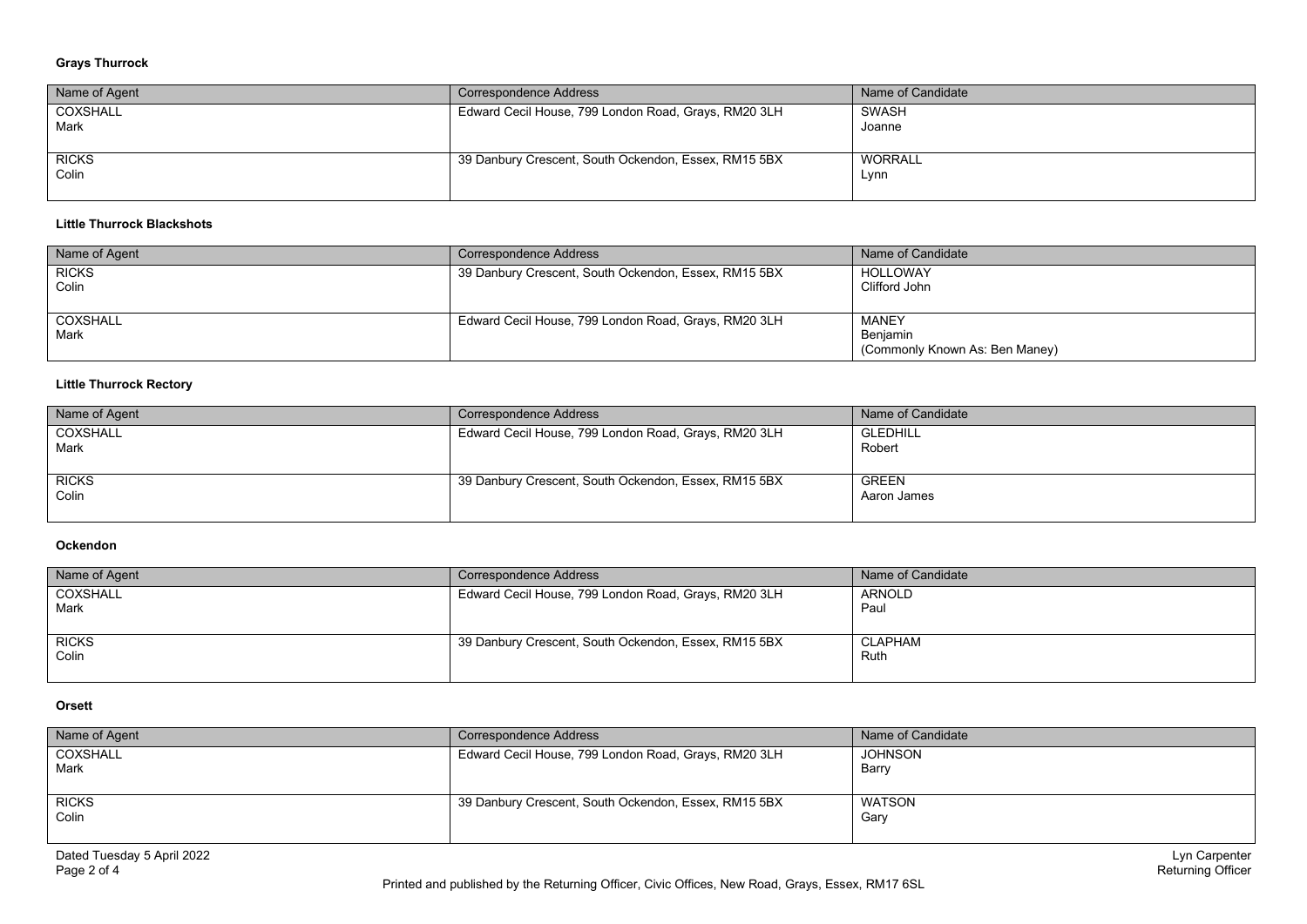#### **South Chafford**

| Name of Agent         | Correspondence Address                               | Name of Candidate                                                   |
|-----------------------|------------------------------------------------------|---------------------------------------------------------------------|
| COXSHALL<br>Mark      | Edward Cecil House, 799 London Road, Grays, RM20 3LH | AKINBOHUN<br>Abosede<br>(Commonly Known As: Abbie Akinbohun)        |
| <b>RICKS</b><br>Colin | 39 Danbury Crescent, South Ockendon, Essex, RM15 5BX | <b>SHINNICK</b><br>Susan Jovce<br>(Commonly Known As: Sue Shinnick) |

# **Stanford East & Corringham Town**

| Name of Agent          | <b>Correspondence Address</b>                               | Name of Candidate          |
|------------------------|-------------------------------------------------------------|----------------------------|
| <b>HEBB</b><br>Shane S | Edward Cecil House, 799 London Road, Grays, Essex, RM20 3LH | ANDERSON<br>Alex           |
| <b>BYRNE</b><br>Gary   | 2 Purcell Way, Stanford Le Hope, SS17 8QS                   | <b>BYRNE</b><br>Ross James |
| <b>RICKS</b><br>Colin  | 39 Danbury Crescent, South Ockendon, Essex, RM15 5BX        | <b>CECIL</b><br>John       |

# **Stifford Clays**

| Name of Agent | Correspondence Address                               | Name of Candidate |
|---------------|------------------------------------------------------|-------------------|
| <b>RICKS</b>  | 39 Danbury Crescent, South Ockendon, Essex, RM15 5BX | <b>HOOPER</b>     |
| Colin         |                                                      | Mark              |
|               |                                                      |                   |
| COXSHALL      | Edward Cecil House, 799 London Road, Grays, RM20 3LH | <b>RIGBY</b>      |
| Mark          |                                                      | Elizabeth         |
|               |                                                      |                   |

#### **The Homesteads**

| Name of Agent         | Correspondence Address                                      | Name of Candidate           |
|-----------------------|-------------------------------------------------------------|-----------------------------|
| <b>RICKS</b><br>Colin | 39 Danbury Crescent, South Ockendon, Essex, RM15 5BX        | <b>DOBSON</b><br>Jacqueline |
| HEBB<br>Shane S       | Edward Cecil House, 799 London Road, Grays, Essex, RM20 3LH | <b>HALDEN</b><br>James      |

#### **Tilbury Riverside & Thurrock Park**